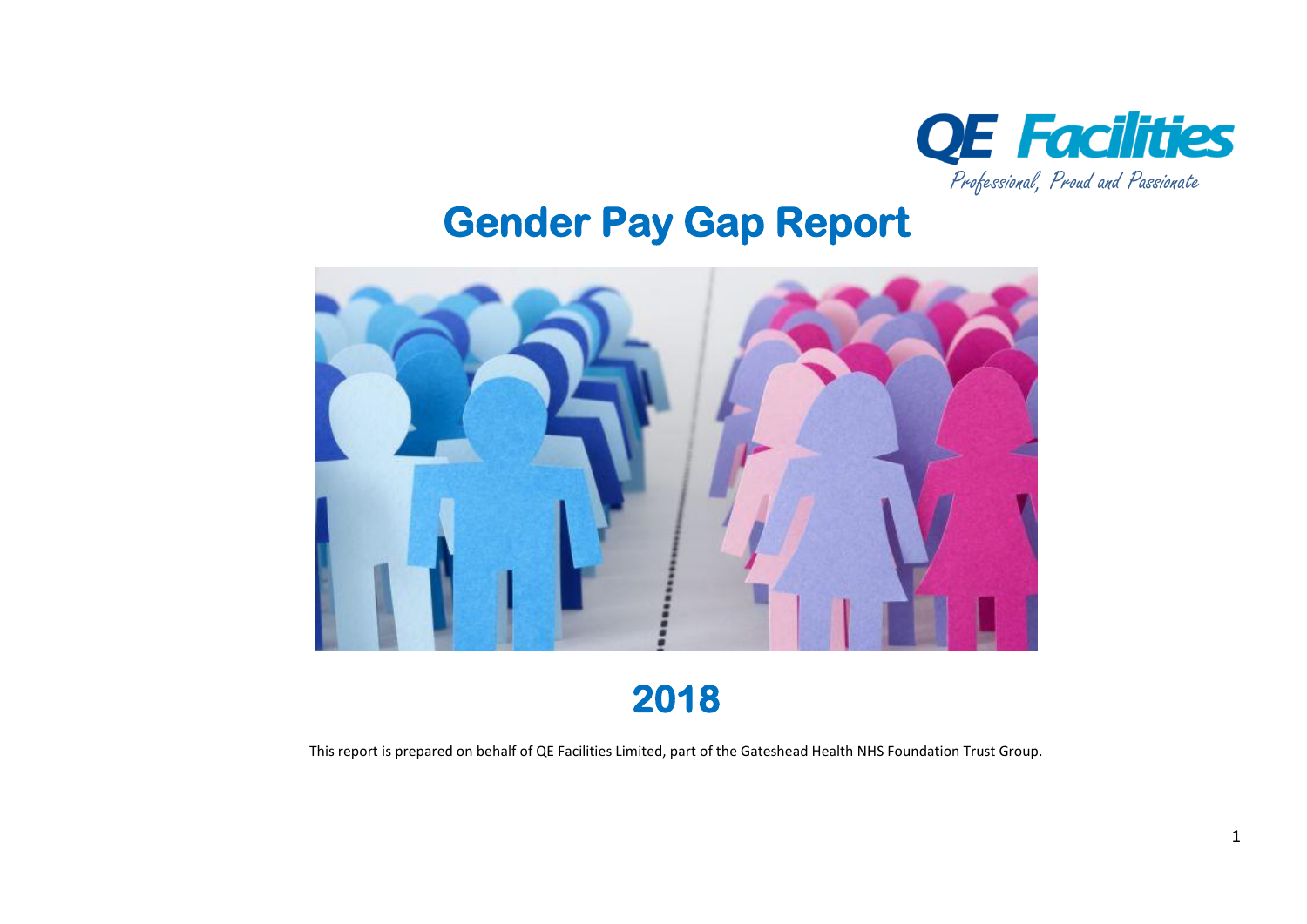# **Introduction**

QE Facilities Ltd (QEF) is a wholly owned subsidiary company of Gateshead Health NHS Foundation Trust, based in the North East of England. The company is a separate legal body, providing a range of estates, facilities management, pharmacy, procurement and transport services to health care organisations.

QEF is committed to the promotion of diversity, equality of opportunity and choice for all employees. Our aim is that our workforce is diverse and inclusive; being truly representative of the communities we serve. We want to make the best use of the talent and skills that everyone brings to our workforce whilst supporting our wider community by taking on apprentices and supporting work experience. As Company we actively encourage a healthy work life balance and promote a flexible approach to work.

The gender pay gap legislation introduced in April 2017 requires that UK employers with 250 employees or more on the snapshot date (5th April) publish data about their gender pay gap. The gender pay gap differs from equal pay as it is concerned with the differences in the average pay between men and women over a period of time no matter what their role is. Equal pay deals with the pay differences between men and women who carry out the same or similar jobs. The six different measures which have to be reported are:

**Mean gender pay gap:** The difference between the mean hourly rate of pay of male full-pay relevant employees and that of female full-pay relevant employees.

**Median gender pay gap:** The difference between the median hourly rate of pay of male full-pay relevant employees and that of female full-pay relevant employees

**Mean bonus gap:** The difference between the mean bonus pay paid to male relevant employees and that paid to female relevant employees

**Median bonus gap:** The difference between the median bonus pay paid to male relevant employees and that paid to female relevant employees

**Bonus proportions:** The proportions of male and female relevant employees who were paid bonus pay during the relevant period

**Quartile pay bands:** The proportions of male and female full-pay relevant employees in the lower, lower middle, upper middle and upper quartile pay bands.

A relevant full-pay employee is any relevant employee in receipt of full pay. For the purposes of this report any relevant employees that are on reduced pay are not included (sick, maternity, unpaid leave etc.)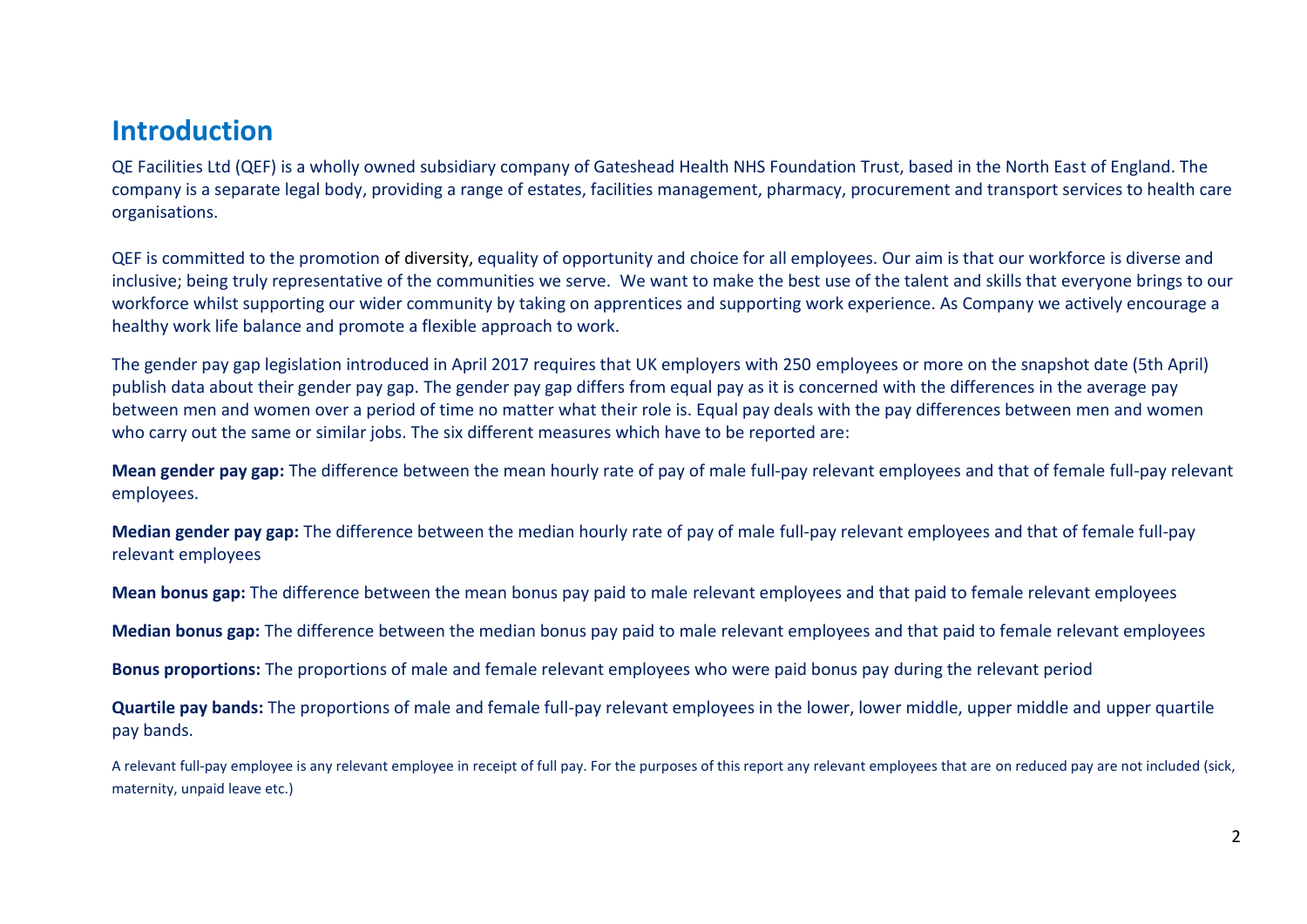Gender Pay Gap Report 2017 is available at [GPGR 2017.](https://docs.wixstatic.com/ugd/ead2f1_33ef465b8d6541cba188729270a54f5c.pdf)

# **At a glance – our gender pay gap:**

There were 591 staff employed on the snapshot date of 5<sup>th</sup> April 2018

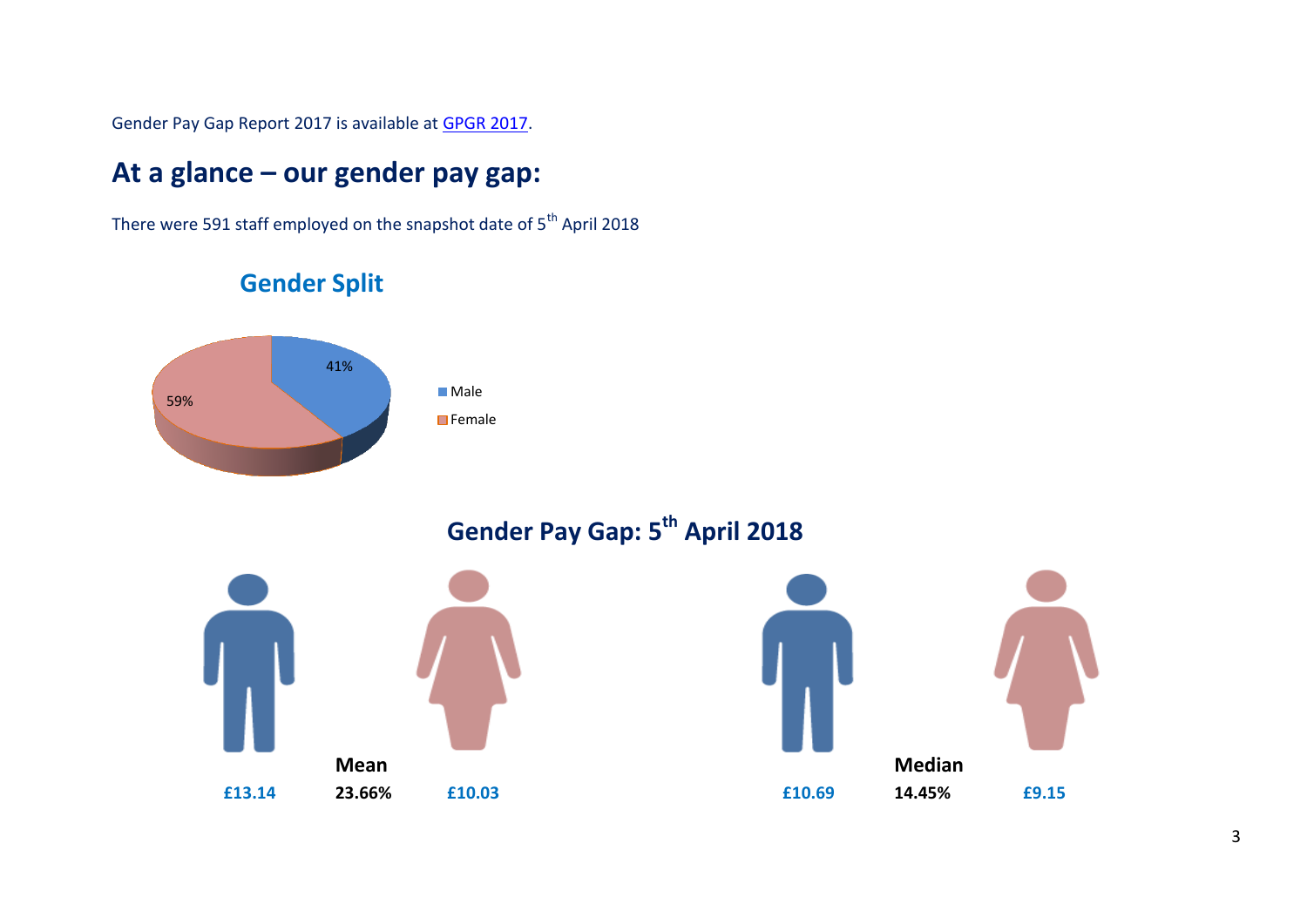# **Bonus Gap: year up to 5 th April 2018 Mean Median £850 45.61% £462 £923 54.67% £418**

The above table shows QEF's mean and median gender pay gap based on hourly rates of pay as at the snapshot date 5<sup>th</sup> April 2018. It also captures the mean and median difference between bonuses paid to men and women at QEF in the year up to 5<sup>th</sup> April 2018.

The ordinary pay element is calculated after any salary sacrifice deductions are made. The gender split for take up of schemes such as lease cars, child car and car parking is comparable between female and male employees suggesting minimal impact of such schemes on the ordinary pay element.

**Bonus proportions** of male and female relevant employees who were paid bonus pay follows. Not all occupations in the Company attract bonus payments, with the focus being front line manual operational roles. The bonus payments relate to the Company's performance agreements related to service quality.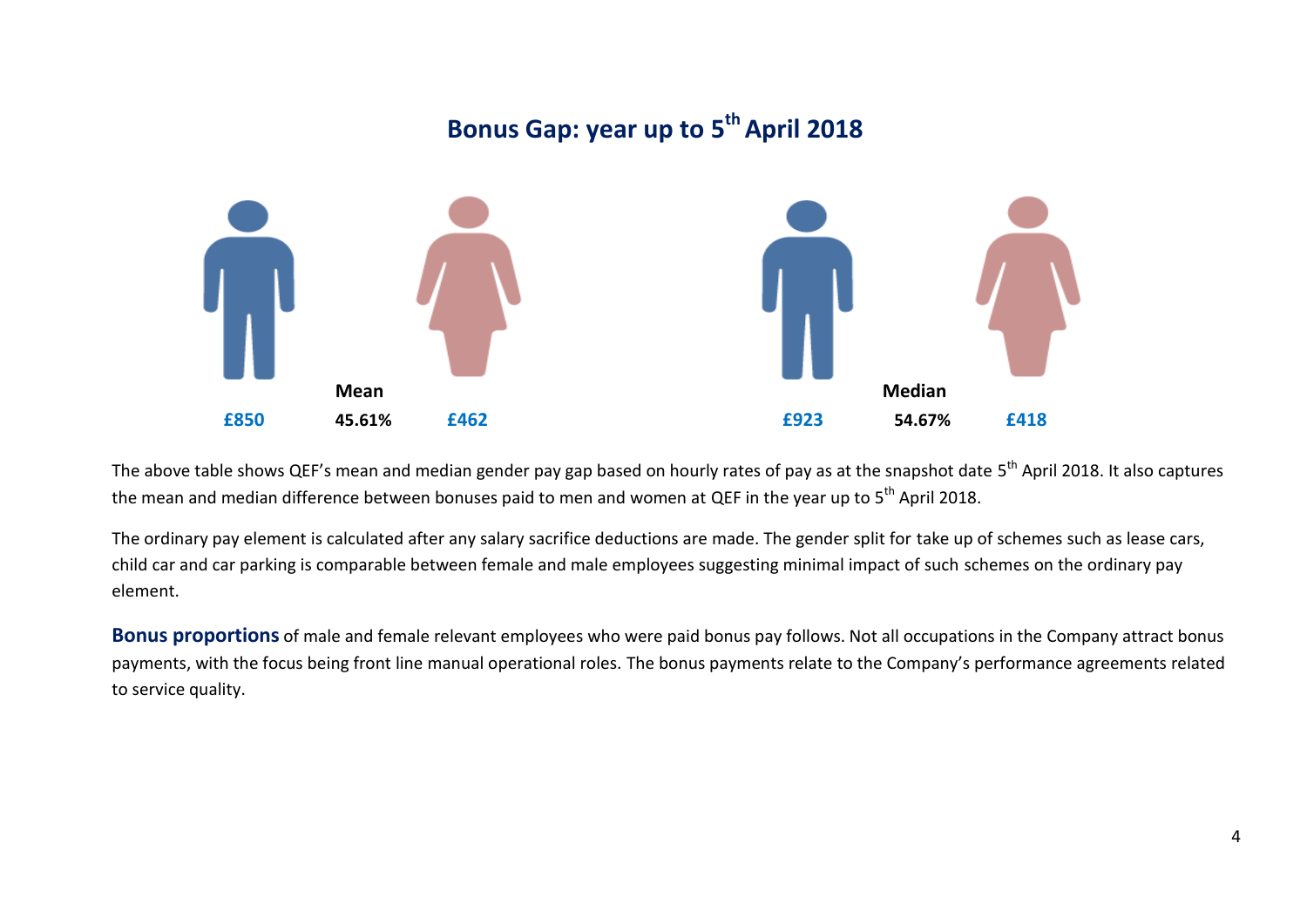## **% Males Paid Bonus**





#### **Proportion of male and female employees in each quartile of the pay structure**

These graphs show the workforce composition in each pay quartile. 59% of our workforce is female. There are more women in the lower and lower middle quartile. By comparison there is a more equal representation of men and women in the upper middle and upper quartile.

#### **Lower Quartile**



## **Lower Middle Quartile**

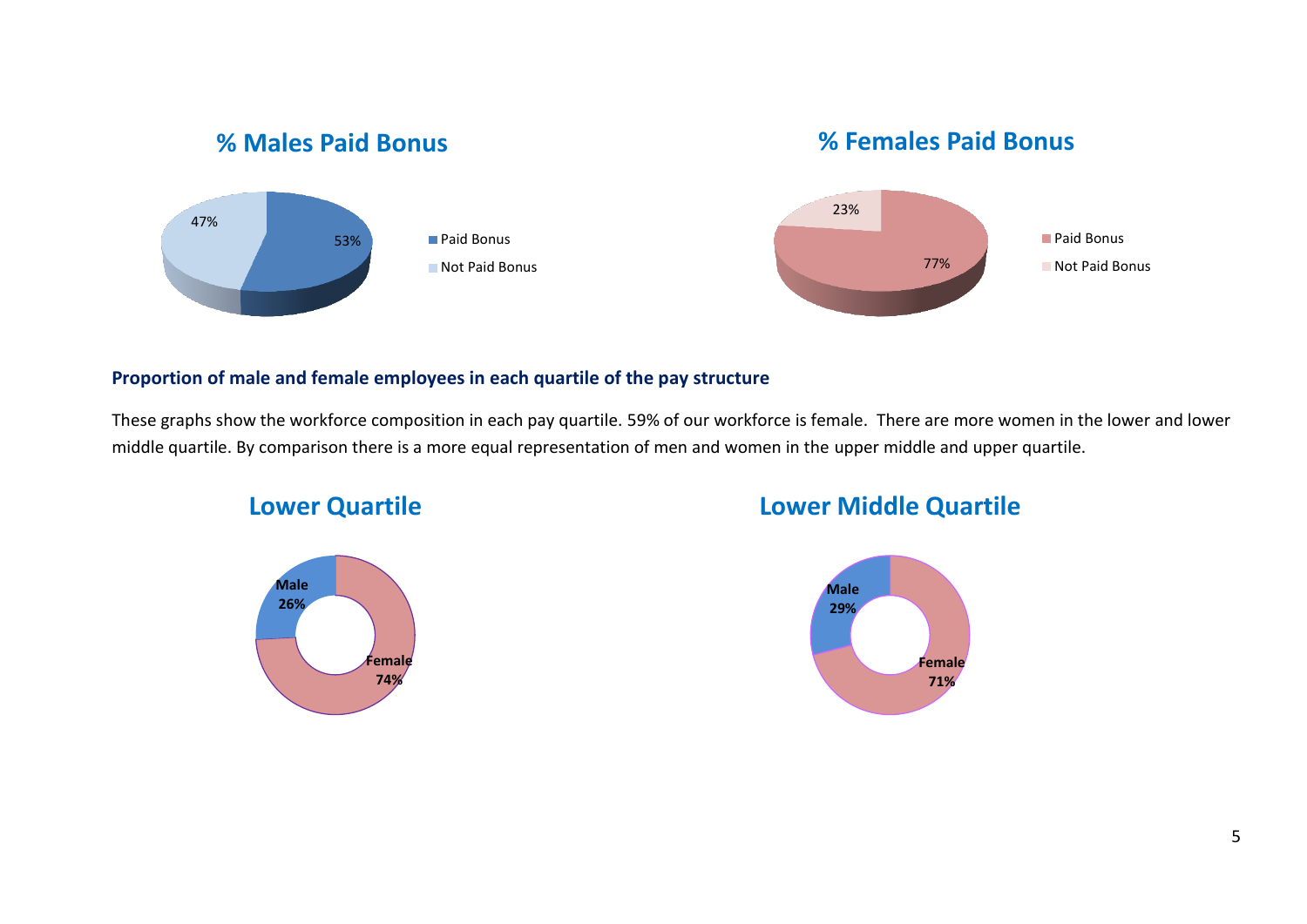#### **Female 49% Male 51% Upper Middle Quartile Female 41% Male 59% Upper Quartile**

#### **Additional Analysis**

The overall gender pay gap is a high level, non-adjusted indicator of male and female earnings. The gap is therefore significantly affected by the make-up of the workforce which is 59% female and the workforce distribution with the majority of the Company's staff being in the lower pay grades. This means that the overall pay gap is distorted, reflecting workforce composition rather than pay inequalities. This is particularly evident in the cleaning and catering services which have a large female workforce.

The Company will therefore be undertaking further analysis to better understand the gender pay gap report results and the reasons behind the pay and bonus pay gaps.

#### **Statement**

I confirm QE Facilities Ltd is committed to the principle of gender pay equality and has prepared its 2018 gender pay gap results in line with mandatory requirements.

*Peter Harding* Managing Director

*March 2019 Signature*